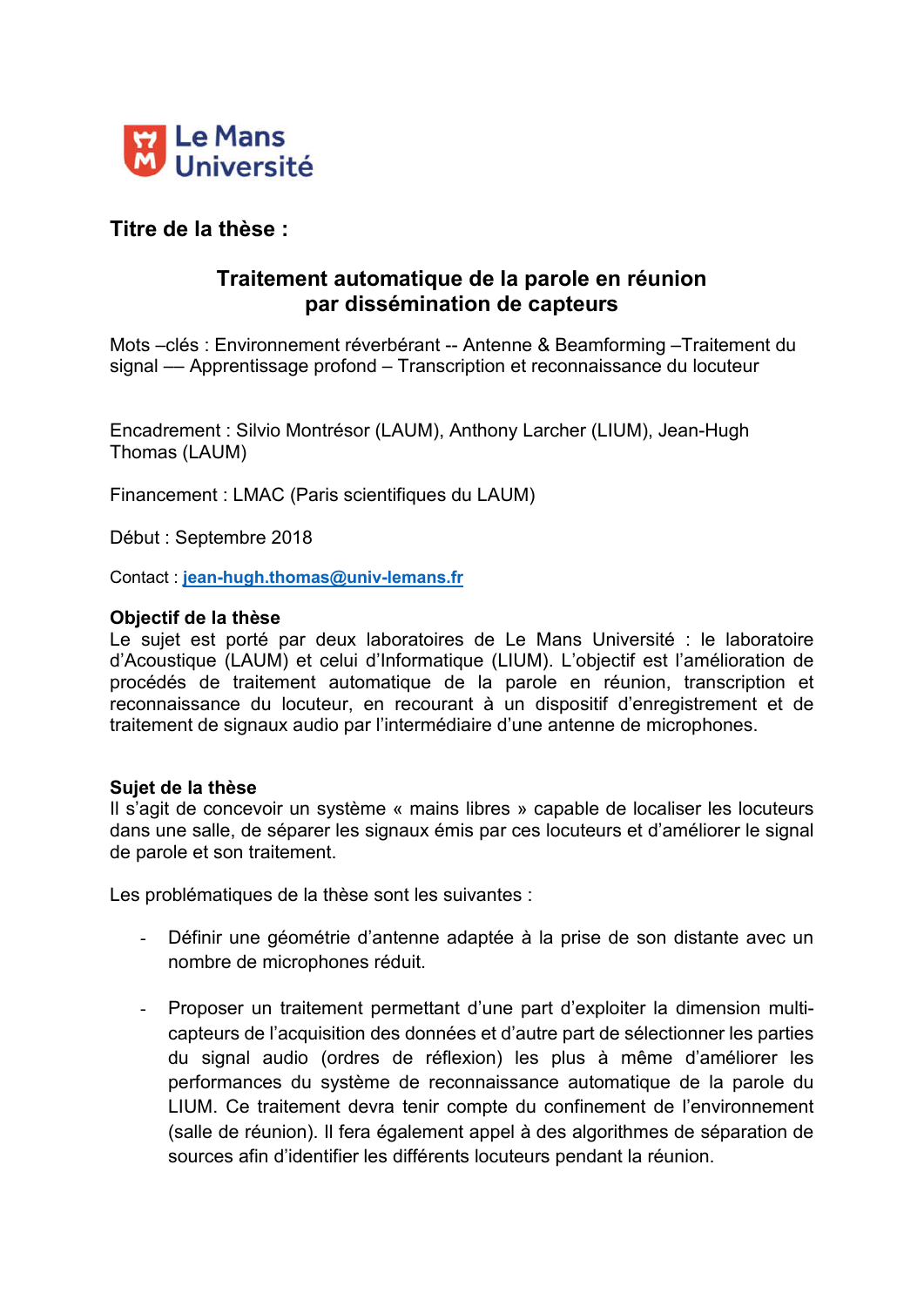- Proposer des évolutions aux schémas usuels d'extraction de paramètres dans le signal de façon à améliorer leur pertinence pour le réseau de neurones.
- Proposer une stratégie d'apprentissage du réseau de neurones permettant d'améliorer les performances en transcription.

### Quelques références

[1] J. H. L. Hansen, T. Hasan, Speaker recognition by machines and humans, IEEE Signal Processing Magazine, 74, 2015.

[2] L. Deng, G. Hinton, B. Kingsbury, New types of deep neural network learning for speech recognition and related applications: An overview, 2013 IEEE International Conference on Acoustics, Speech and Signal Processing (pp. 8599-8603).

[3] G. Hinton, L. Deng, D. Yu, G. E. Dahl, A.-R. Mhamed, N. Jaitly, A. Senior, V. Vanhoucke, P. Nguyen, T. N. Sainath, B. Kingsbury, Deep neural networks for acoustic modelling in speech recognition, IEEE Signal Processing Magazine, 82, 2012.

[4] P Bell, MJF Gales, T Hain, J Kilgour, P Lanchantin, X Liu, A McParland, S Renals, O Saz, M Wester, et al.The MGB challenge : Evaluating multi-genre broadcast media recognition. Proc. of ASRU, Arizona, USA, 2015.

[5] T. B. Spalt, Background noise reduction in wind tunnels using adaptive noise cancellation and cepstral echo removal techniques for microphone array applications, Master of Science in Mechanical Engineering, Hampton, Virginia, USA, 2010.

[6] D. Blacodon, J. Bulté, Reverberation cancellation in a closed test section of a wind tunnel using a multi-microphone cepstral method, Journal of Sound and Vibration 333, 2669-2687 (2014).

[7] Q.-G. Liu, B. Champagne, P. Kabal, A microphone array processing technique for speech enhancement in a reverberant space, Speech Communication 18 (1996) 317- 334.

[8] S. Doclo, Multi-microphone noise reduction and de-reverberation techniques for speech applications, S. Doclo, Thesis, Leuven (Belgium), 2003.

[9] Y. Liu, N. Nower, S. Morita, M. Unoki, Speech enhancement of instantaneous amplitude and phase for applications in noisy reverberant environments, Speech Communication 84 (2016) 1-14.

[10] Feng, X., Zhang, Y., & Glass, J. (2014, May). Speech feature denoising and dereverberation via deep autoencoders for noisy reverberant speech recognition. In *2014 IEEE International Conference on Acoustics, Speech and Signal Processing (ICASSP)* (pp. 1759-1763). IEEE.

[11] Kinoshita, K., Delcroix, M., Yoshioka, T., Nakatani, T., Sehr, A., Kellermann, W., & Maas, R. (2013, October). The reverb challenge: Acommon evaluation framework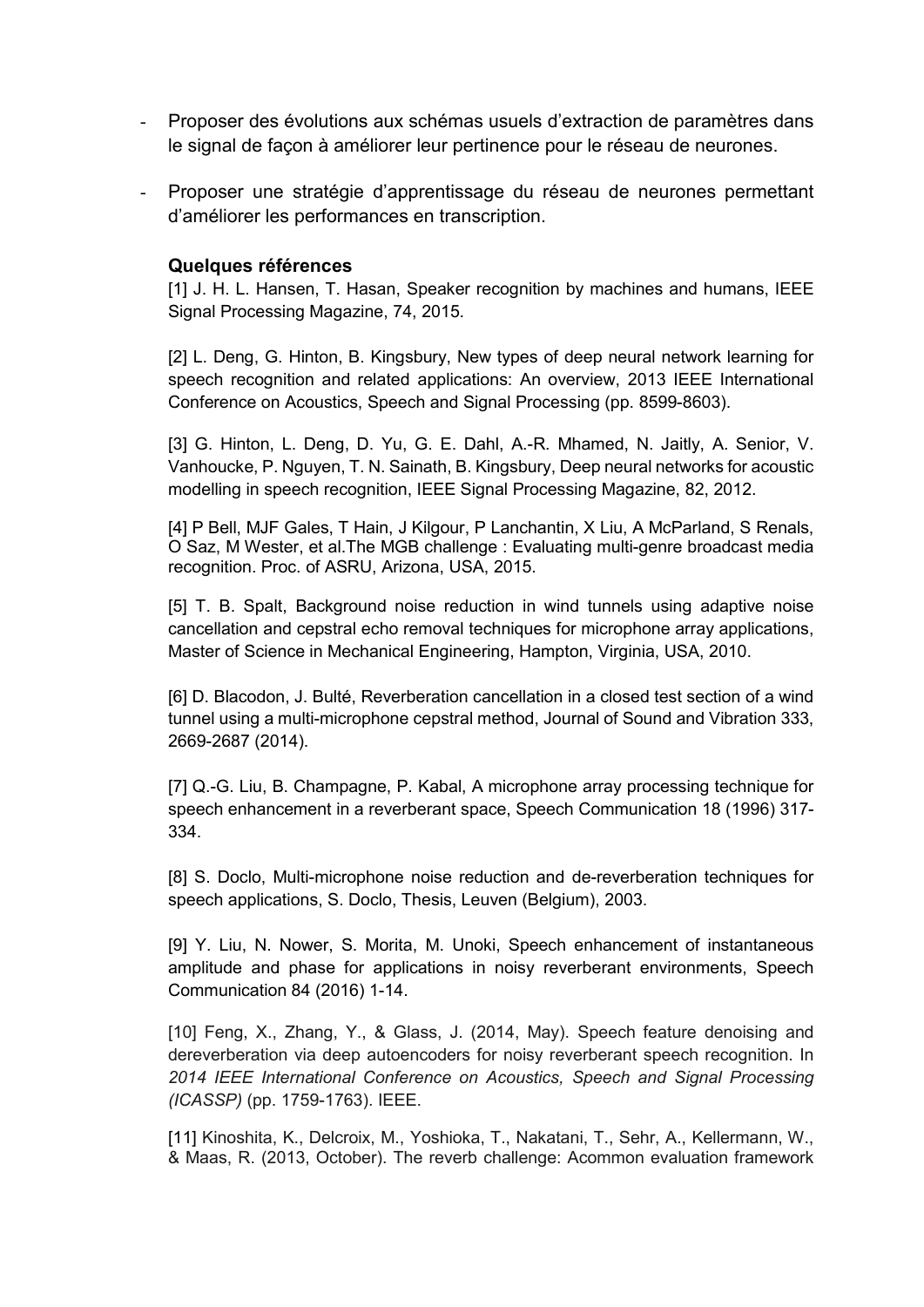for dereverberation and recognition of reverberant speech. In *2013 IEEE Workshop on Applications of Signal Processing to Audio and Acoustics* (pp. 1-4). IEEE.

[12] Xiong X., Watanabe S., Erdogan H., Lu L., Hershey J., Seltzer M. L., Chen G., Zhang Y., Mandel M., Yu D., Deep Beamforming Networks for Multi-Channel Speech Recognition, Proceedings of ICASSP 2016, pp 5745-5749.

---------------------------------------------------------------------------------------------------



## Title of the PhD thesis:

### Automatic speech processing in meetings using microphone array

Key words : environment with reverberation– Array & Beamforming – Signal processing – Deep learning – Transcription and speaker recognition

Supervision : Silvio Montrésor (LAUM), Anthony Larcher (LIUM), Jean-Hugh Thomas (LAUM)

Funding: LMAC (Scientific bets of Le Mans Acoustique)

Beginning : September 2018

Contact : jean-hugh.thomas@univ-lemans.fr

### Aim of the PhD thesis

The subject is supported by two laboratories of Le Mans – Université: the acoustics lab (LAUM) and the computer science lab (LIUM). The aim is to enhance automatic speech processing in meetings, transcription and speaker recognition, by using a recording device and audio signal processing from a microphone array.

### Subject of the PhD thesis

It consists in implementing a hands-free system able to localise the speakers in a room, to separate the signals emitted by these speakers and to enhance the speech signal and its processing.

The thesis' issues are the following:

- Define an array geometry adapted to distant sound recording with few microphones.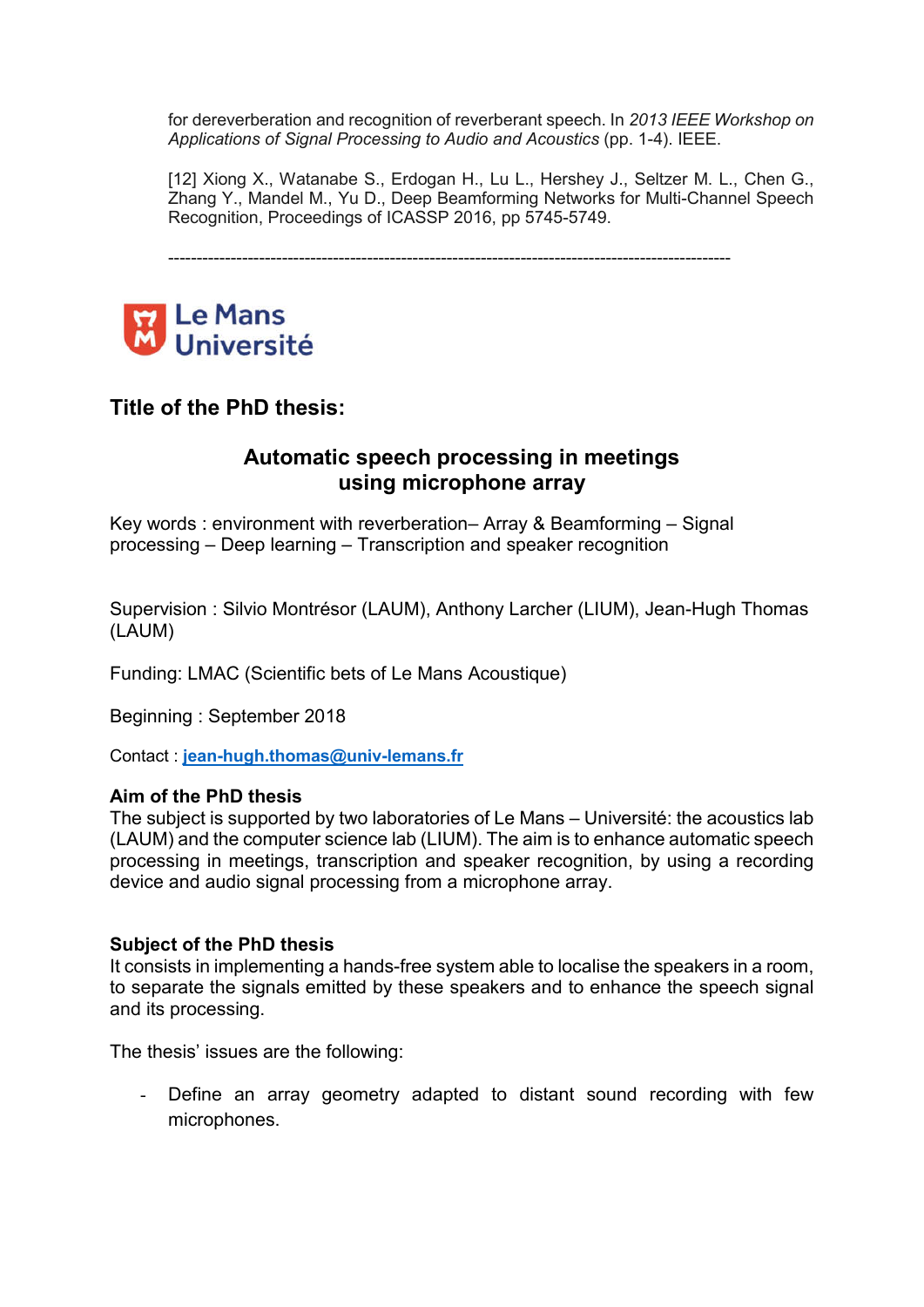- Propose processing able to take advantage of the acoustic data provided by the array and to select the parts of the audio signals (reflexion orders) the most relevant for enhancing the performance of the automatic speech recognition system of the LIUM. The process should take into account the confined environment (meeting room). It will also use source separation algorithms to identify the different speakers during the meeting.
- Propose new development to the usual methods to extract features from the signal to enhance the relevance for the neural network.
- Propose a learning strategy for the neural network to enhance the transcription performance.

### Some références

[1] J. H. L. Hansen, T. Hasan, Speaker recognition by machines and humans, IEEE Signal Processing Magazine, 74, 2015.

[2] L. Deng, G. Hinton, B. Kingsbury, New types of deep neural network learning for speech recognition and related applications: An overview, 2013 IEEE International Conference on Acoustics, Speech and Signal Processing (pp. 8599-8603).

[3] G. Hinton, L. Deng, D. Yu, G. E. Dahl, A.-R. Mhamed, N. Jaitly, A. Senior, V. Vanhoucke, P. Nguyen, T. N. Sainath, B. Kingsbury, Deep neural networks for acoustic modelling in speech recognition, IEEE Signal Processing Magazine, 82, 2012.

[4] P Bell, MJF Gales, T Hain, J Kilgour, P Lanchantin, X Liu, A McParland, S Renals, O Saz, M Wester, et al.The MGB challenge : Evaluating multi-genre broadcast media recognition. Proc. of ASRU, Arizona, USA, 2015.

[5] T. B. Spalt, Background noise reduction in wind tunnels using adaptive noise cancellation and cepstral echo removal techniques for microphone array applications, Master of Science in Mechanical Engineering, Hampton, Virginia, USA, 2010.

[6] D. Blacodon, J. Bulté, Reverberation cancellation in a closed test section of a wind tunnel using a multi-microphone cepstral method, Journal of Sound and Vibration 333, 2669-2687 (2014).

[7] Q.-G. Liu, B. Champagne, P. Kabal, A microphone array processing technique for speech enhancement in a reverberant space, Speech Communication 18 (1996) 317- 334.

[8] S. Doclo, Multi-microphone noise reduction and de-reverberation techniques for speech applications, S. Doclo, Thesis, Leuven (Belgium), 2003.

[9] Y. Liu, N. Nower, S. Morita, M. Unoki, Speech enhancement of instantaneous amplitude and phase for applications in noisy reverberant environments, Speech Communication 84 (2016) 1-14.